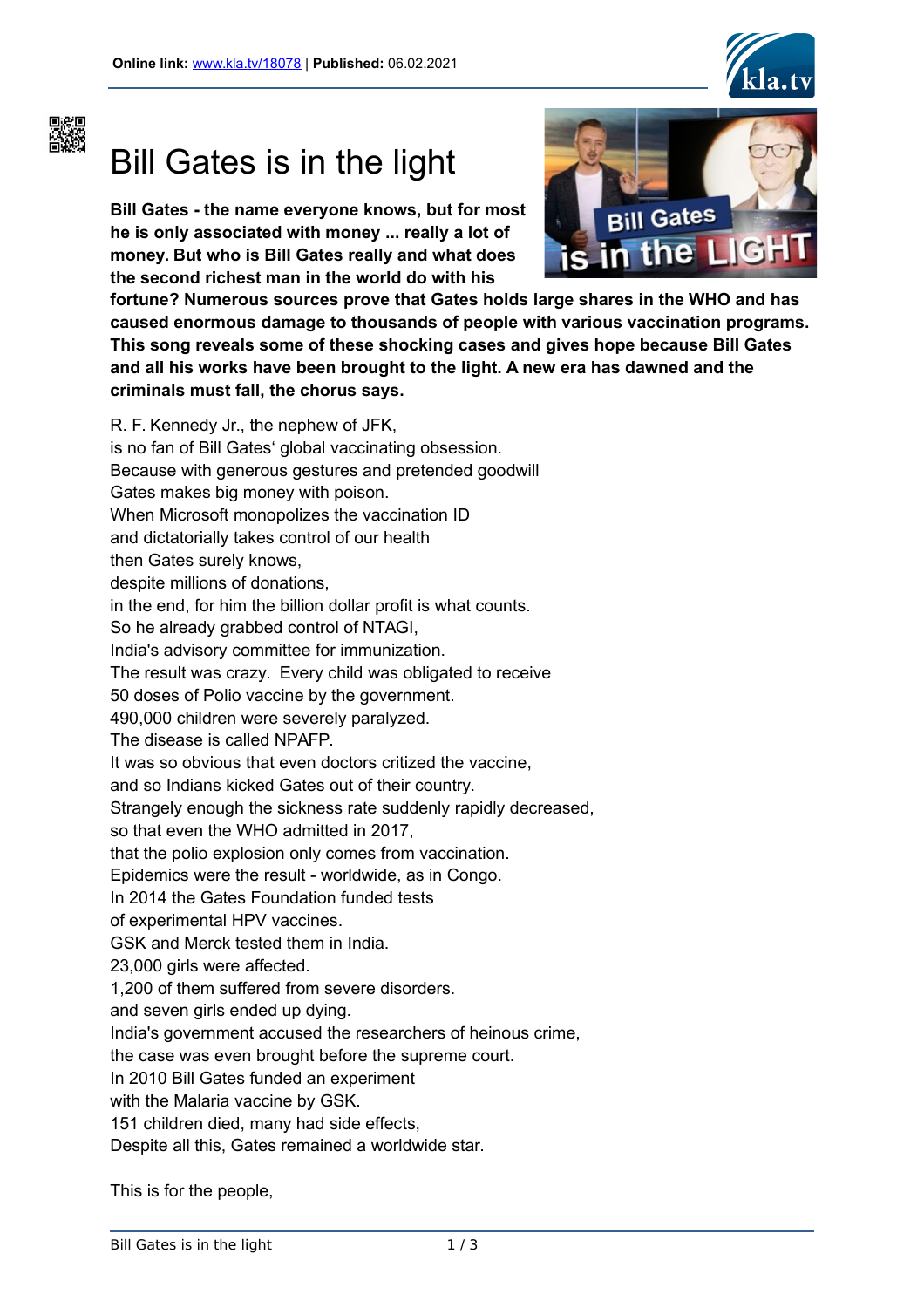

who have a righteous heart. These people who can separate the truth from the lies. The new time has come and the monsters have to fall. Bill Gates is in the light and his power's doomed to die.

Through the MenAfriVac campaign in 2002 thousands of children received forced vaccinations. Up to 500 children fell severely ill afterwards, so that the press ranted about this madness. Also Mandela's professor of economy Patrick Bond says: "That was immoral and unscrupulous." In 2010 Gates funded 10 billion dollars to the WHO. What is this rich guy really aiming at with this? "We have to make this decade the decade of vaccination. ", Gates said and declares quite bluntly, how one can reduce whole nations populations easily through vaccination campaigns. But he remained popular and famous. In 2014 millions of women were forced to be vaccinated against Tetanus and then? It turned out that all these women were sterilized this way, even the WHO recognized it.

This is for the people, who have a righteous heart. These people who can separate the truth from the lies. The new time has come and the monsters have to fall. Bill Gates is in the light and his power's doomed to die.

The study "Mogensen et. al." from 2017, about the WHO's DTP vaccination clearly proved that this vaccine caused many more deaths than the actual disease did anywhere. Despite all this, the WHO stuck to this toxic cocktail, even today they force millions of children to receive it. Well, who is surprised? Meanwhile every child knows: Bill Gates bought the WHO. Worldwide it is known today that Gates controls it and on the outside he plays the friendly philanthropist. But thousands of sources in the whole world prove: Wherever he goes, people suddenly die. It is easy to see